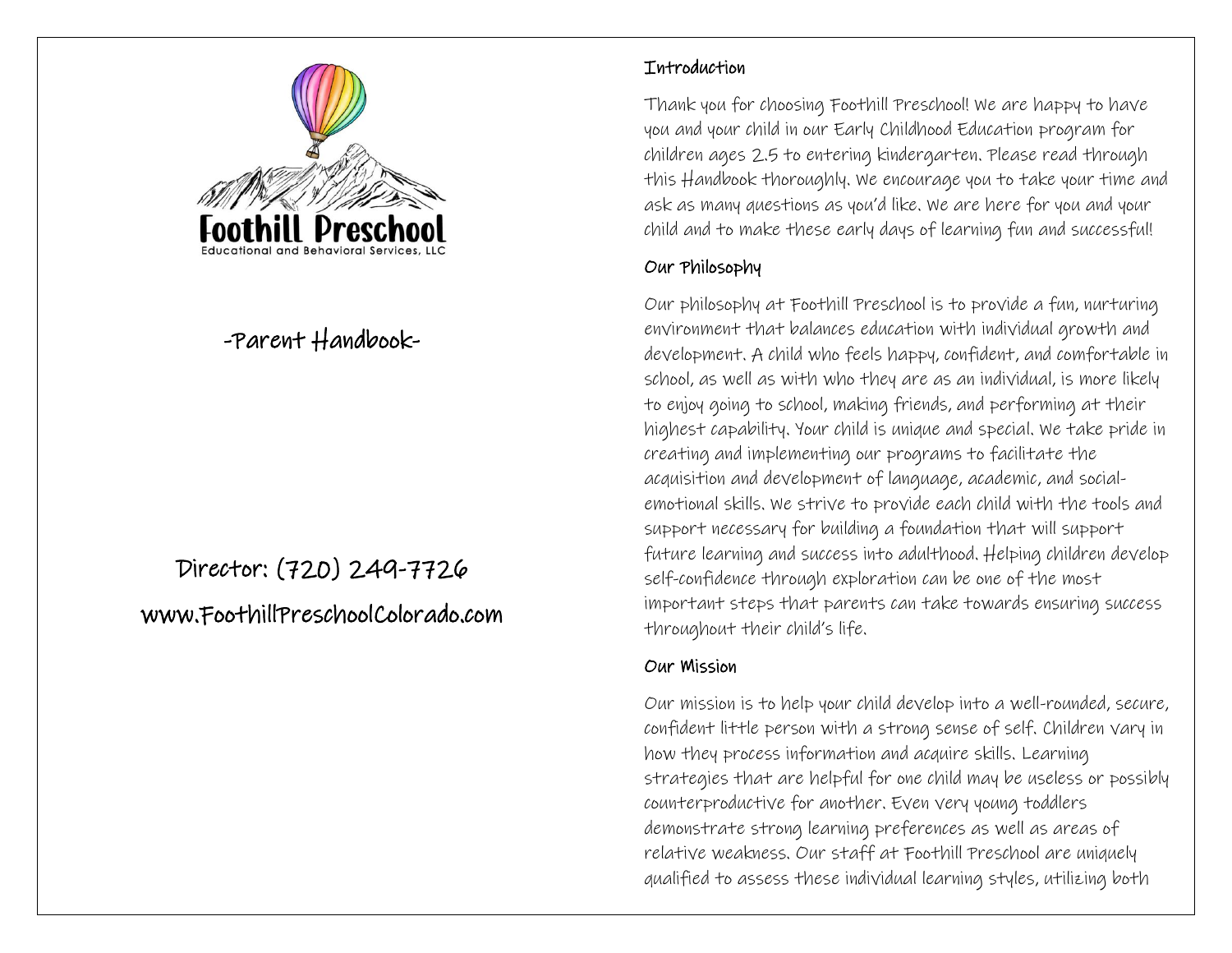formal and informal assessment strategies. Teachers are able to plan activities that meet the needs of individual children, promoting growth in all areas of development, and accelerating overall learning, personal growth, and a feeling of success.

#### Our Team of Professionals

Our team consists of highly educated, credentialed and experienced individuals. They come from diverse backgrounds and hold a variety of degrees from Bachelor's to Masters in Education. The preschool staff is a group of highly motivated professionals that choose to work with children to share their teaching and behavioral management experience in order to support and implement our philosophy and mission.

#### Curriculum

Our curriculum consists of large group activities, small group learning stations and individual learning experiences. Developed by our highly trained staff, each activity is modified to your child's unique learning style and level so that it is a stimulating, challenging, fun and rewarding learning experience. Our students will have opportunities to explore from a given number of daily activities. These activities will focus on developing skills in language arts, math, science, and creative arts. Activities will include fine and gross motor development, sensory motor development, and social development through themes that will focus on the children's interests in music, community, social studies, cooking, and much more. Our curriculum encourages self-reliance, exploration, cooperation and creativity. The children at Foothill Preschool are taught respect for themselves, others, and the environment. We believe that learning should be an enjoyable and rewarding experience that does not place pressures upon your child. To promote a collaborative environment between family and school, teachers may send fun activities home for parents to explore with

their children. Foothill Preschool as a whole, provides the flexibility that all children need as they enter in and move through these very early years of education. Foothill Preschool pays special attention to our young children. Your children are adjusting to a new place, maybe away from parents/caregivers for the first time in a new setting of learning and growing. We take special care with these little ones to help them adjust and feel confident and happy in these new surroundings. We maintain a lower teacher to student ratio than Colorado and NAEYC requires (1:6 ratio) in order to provide the individualized attention young learners need. Before you know it, your little one will be running around enjoying the great activities Foothill Preschool has to offer. Our warm and positive program, along with our nurturing and strong staff support, will guide your toddler into success. We take pride in creating and implementing programs that meet your child's individual needs.

# Foothill Preschool consists of the following:

-A holistic approach to the education and development of your child

-Introduction to basic academics, fine and gross motor skills, speech and language, and social emotional-based activities

-A nurturing, warm, fun and creative setting

-Exploration through a variety of child centered and child directed activities

-Positive social and behavior management

-Highly experienced staff

-Daily communication with parents

-Assistance in school-related parent separation issues

-School potty training

-Music, dance, cooking, science, yoga, and gardening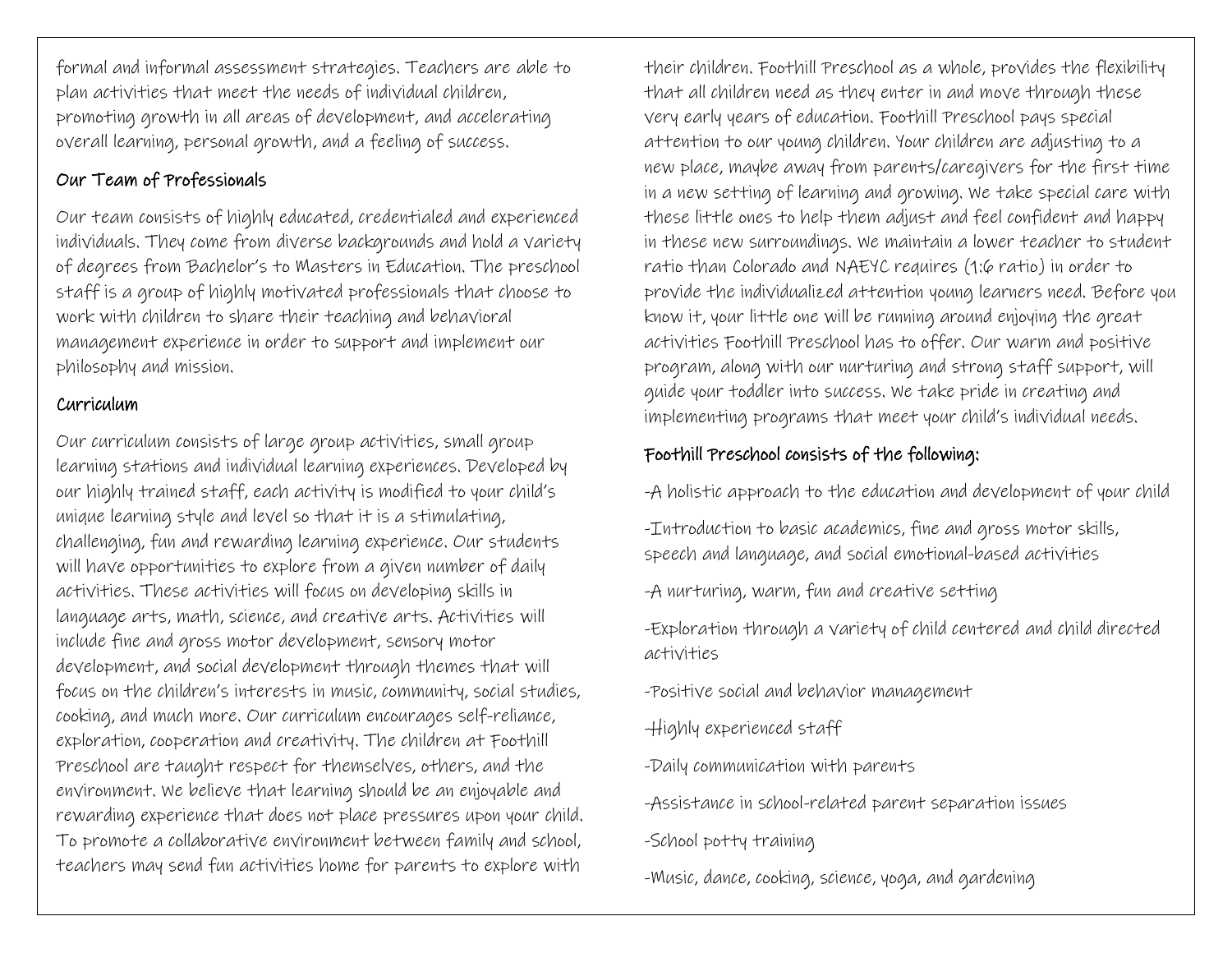### 2022-2023 Schedule

8:00–8:30 MORNING CARE

8:30-9:45 EXPLORATION

9:45-10:00 POTTY AND SNACK

10:00-10:30 MORNING MEETING

10:30-11:15 CENTERS/PREPARE FOR OUTSIDE

11:15-1:00 OUTSIDE FREE PLAY

(11:45-12:15 LUNCH)

12:30 HALF DAY PRESCHOOL DAY ENDS

1:00–1:15 POTTY AND STORYTIME

1:15- 2:30 QUIET TIME/NAP

2:30 END OF FULL DAY PRESCHOOL

### 2:30-4:30 AFTERCARE

\*\*In the case of inclement or extremely hot weather, outdoor/playground time will be moved indoors in the interest of keeping students safe and healthy.\*\*

Holidays Observed/No school: Labor Day, Veteran's Day, Thanksgiving break, Winter break, Martin Luther King Jr. Day, President's Day, Spring Break, Memorial Day, Juneteenth

\*\*Staff development days and Parent-Teacher conference days will also be scheduled throughout the school year. Calendars are available on our website, or upon request.

# Schedule of Daily Activities

Foothill Preschool is for children, ages two-and-a-half to six. Our operating hours are Monday through Friday from 8:00 a.m. to 4:30 p.m. The daily schedule provided above is to be used as a guide. We do our best to keep to the schedules, but we also respond to the needs and interests of the children. Please note that activities and schedules are sometimes adjusted due to our organic approach to each day. Your child's needs are always considered; if you ever have questions, please always feel free to ask one of your child's teachers or the Director.

# Philosophy

#### Positive Behavior Management

At Foothill Preschool, we honor a positive behavior system. All teachers and staff are trained in this behavior management technique that uses positive language, redirection, and modeling for desired behavior. We also encourage children to try and manage their own behaviors and emotions, given supports and appropriate models. Abusive discipline is strictly prohibited. Only acceptable positive behavior management techniques are used to control undesired behavior. Both parents/guardians and the Director will be notified of any disruptive or inappropriate behavior in school. In the event that the behavior escalates and/or becomes continuous or dangerous, the following procedures will take place:

-The parent/guardian will be notified

-A conference(s) will be conducted to assess the situation and to develop and implement a positive behavior plan with an appropriate timeline.

-If the behavior fails to cease, continues to escalate, or is dangerous, the child will be subject to suspension and/or permanent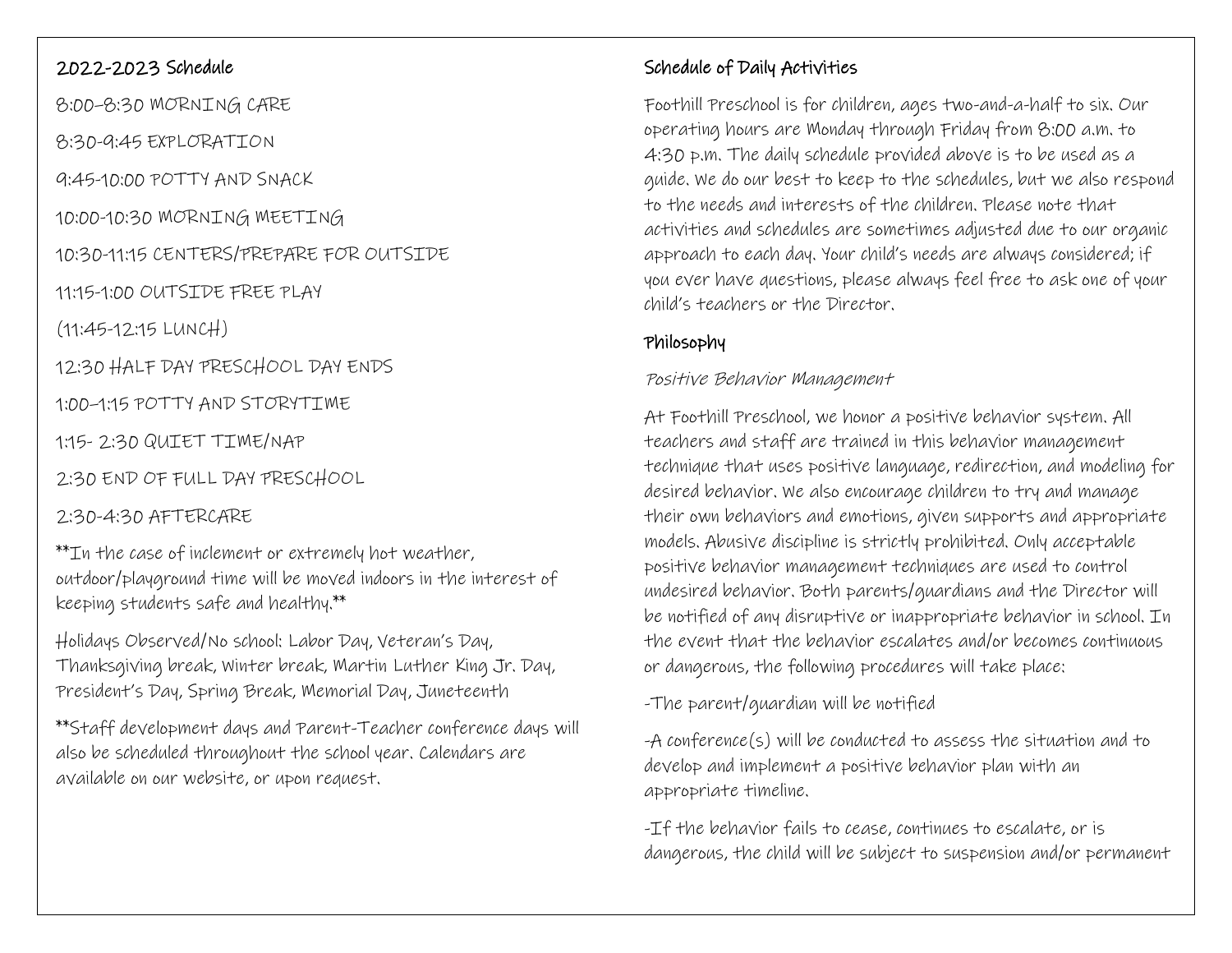dismissal from Foothill Preschool. Please see the "Grounds for Dismissal."

Foothill Preschool provides many opportunities for independent decision-making based on the child's age and ability to accept and grow from the consequences of those decisions. To give children this freedom of choice, they must have the security of loving, thoughtful, and appropriate limits.

Techniques used at Foothill Preschool:

-Assess the situation

-State the behavior that is unacceptable

-State the acceptable behavior

-Discuss acceptable alternative behavior to resolve conflict

-State consequences of continued unacceptable behavior

-Redirect child to different activity

-Meet with child's parent/guardian

-Establish a plan of action to be followed at school and at home

-Follow up between teacher and parent/guardian

\*Corporal Punishment is never used at Foothill Preschool\*

Please keep your child's teacher informed of any attitude or behavior changes at home. Teachers and parents each see different parts of the child's personality, often dramatically different sides. It helps teachers to understand changes in attitude and behaviors at school by relating them to those taking place at home. The staff is always interested in the total continual development of each individual child.

### Working Together for your Child's Success

Parents are a vital part of our program. Foothill Preschool is an extension of and support to the family in raising children. It is important that we work together so that your child can grow and develop to his or her full potential. Conferences with staff members are scheduled twice a year. In addition, conferences are available when parents or teachers feel they are needed. Please contact the teacher(s) or Director to set up an appointment. Again, we would like to stress your involvement as parents in your child's early learning experiences as the key to a healthy, happy, confident child. You are giving your child the values that he or she will hold for a lifetime. The teachers at Foothill Preschool are here to perpetuate and support those values. To help guide our program's continued development, we ask all families to complete an annual parent survey to share opinions and suggestions about the program. This survey helps us continuously improve your child's preschool experience.

By law, you as the parent/guardian, have the right to visit Foothill Preschool without advanced notice whenever children are in class. We fully support parents of currently enrolled students to visit and observe their children while in the classroom. We do, however, prefer that you notify us in advance so that we can control the number of adult observers on any given day. Our goal is to maintain a secure and nurturing environment for the children; too many unfamiliar adults can be very intimidating to a young child. Your respect and cooperation is greatly appreciated.

#### Enrollment

Annual tuition is based off a 10-month school year. Summer sessions are an additional cost dependent on the requested schedule.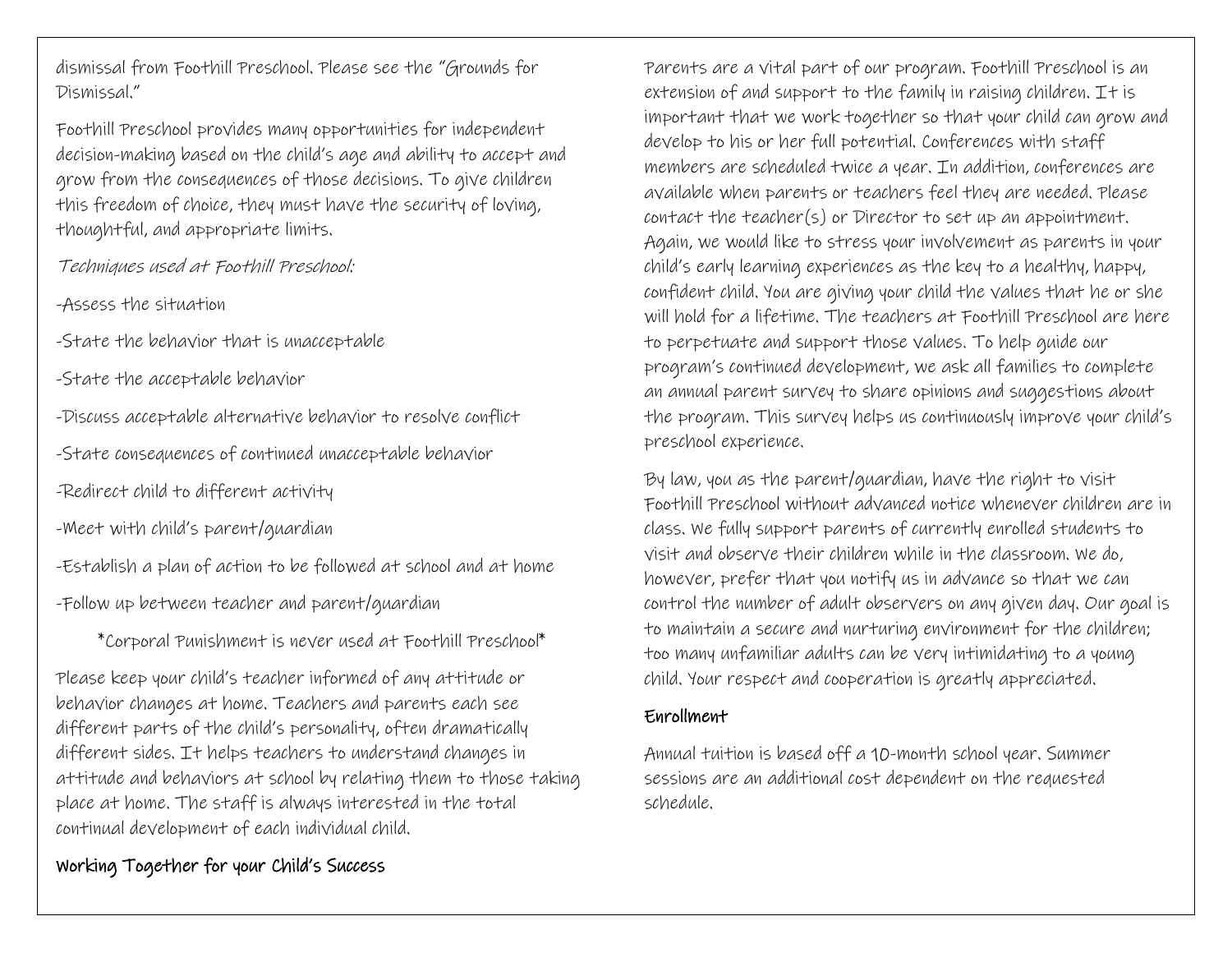### 2022/2023 Tuition Rates- PRESCHOOL

Full Day + Before/Aftercare- 8am-4:30pm 5 days= \$1595/month 3 days= \$1076/month 2 days= $$764/m$ onth

### Full Day - 8:30 a.m. - 2:30 p.m.

5 days= \$1258.00/month 3 days= \$816.00/month 2 days= \$556.00/month

# Half Day- 8:30 a.m. – 12:30 p.m.

5 days= \$946.00/month 3 days= \$582.00/month 2 days= \$405.00/month

# 2022/2023 Tuition Rates- JUNIOR KINDER

Full Day + Before/Aftercare- 8am-4:30pm 5 days= \$1300/month 4 days= \$1110/month

#### Full Day - 8:30 a.m. - 2:30 p.m. 5 days= \$1050.00/month

4 days= \$860.00/month

# Before School Care (8:00 a.m.-8:30 a.m.): \$5/day

Drop-in Rate: \$12 hour/\$9 half hour

These fees must be scheduled to be included with preschool tuition otherwise they will be charged at the drop-in rate. Tuition is due the 1st of each month starting in August with the last month's installment due June 1st. August and June tuition is calculated at half the full month tuition. There is a late charge of \$25 for payments received after the 5th of each month. Make all checks out to "Foothill Preschool."

# \*Discounts are available for siblings\*

Late Pick Up Policy: A fee of \$1 per minute after a 5-minute grace period will be charged. The grace period is not to be used on a daily basis. Late fees are due at the time of pick up on the day in question. Late pick up on a regular basis will result in an increase in tuition to include aftercare.

#### Other Fees

-An Admission Agreement will be signed by the parent/guardian and Foothill Preschool when the child is enrolled which includes tuition fees and information.

-Monthly tuition is due on the first day of each month. A \$25.00 late fee will apply on the 5th of the month. Foothill Preschool reserves the right to withdraw your child, without notice, if tuition is not received within 10 days after the due date. Please see the "Grounds for Dismissal."

-Any returned checks will be subject to a \$40.00 bank fee. After 2 returned checks, all fees must be paid by cashier's check or money order.

-Parents/Guardians are liable for all costs incurred by Foothill Preschool to collect all and any delinquent fees. Fees and policies are subject to change. You will be given 30-days-notice prior to any rate or fee changes.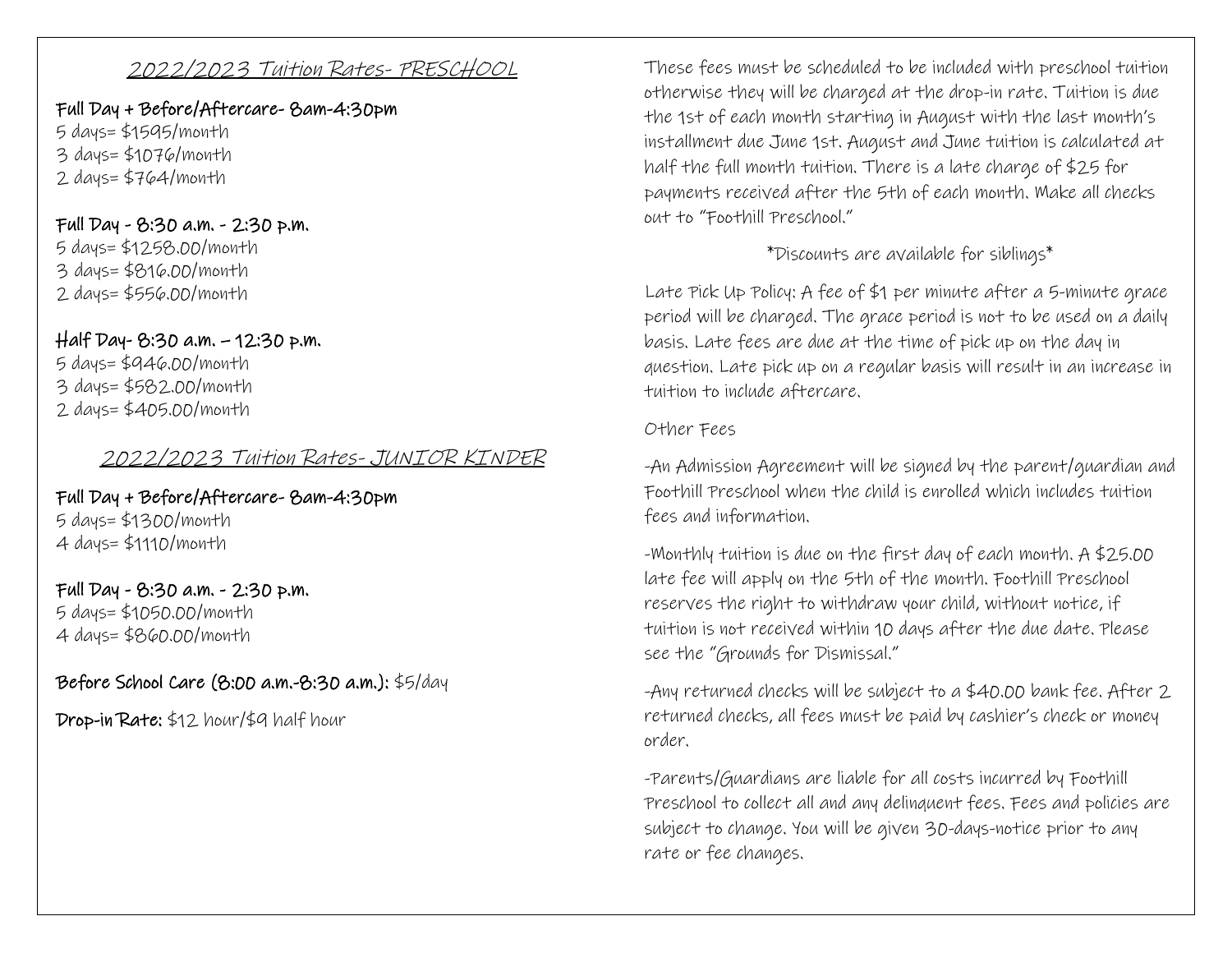-A one-time, non-refundable registration fee of \$75.00

-An annual, non-refundable materials fee of \$250.00

-Extra hours outside of current schedule (subject to availability & preapproval) \$12.00 per hour

-Late pick-up (outside your regular schedule) \$1.00 per minute (due at time of pick-up)

-Drop in rates are \$12.00 per hour/\$95 per day and subject to availability and pre-approval

-Registration Process Foothill Preschool does not discriminate on the basis of race, color, ethnic origin, sex, or religion.

#### Phase I: Parent Handbook

After reading through this "Parent Handbook" thoroughly, if you would like to request admission and register your child into Foothill Preschool, please fill out the "Student Registration" form (to be obtained from the Director). Once we receive your request to enroll your child, we will determine space availability for the time/days you have requested, and you will be notified. Prior to acceptance of your child into Foothill Preschool, an interview between the parent/guardian and Foothill Preschool will be conducted. You will also be provided with this "Parent Handbook" for policies, procedures, and information regarding Foothill Preschool. By law we will obtain all identifying health and personal information about your child so that we may understand the child's individual health and physical and emotional development to determine that we can meet the child's needs.

### Phase II: Registration Materials

To complete registration for your child, please complete our "Registration Materials" packet (to be obtained from the Director). Please note that all required forms must be completed, signed and returned to Foothill Preschool before your child can be accepted into the school.

-Parent Handbook Acknowledgment

-Student Registration Form

-Admissions Agreement

- -Photo/Video Release
- -Identification and Emergency Form
- -Child's Preadmission Health History-Parent's Report

-Child's Physician's Report/Physical

- -Immunization Records
- -Consent for Medical Treatment
- -Medication Form
- -Sunscreen Authorization Form
- -General Permission Form
- -Covid Policies
- -ACH Agreement

# Phase III: Admission Agreement

Once we receive all required, completed, and signed forms and information, and your child has been accepted into Foothill Preschool, you will receive our "Admission Agreement." This is your contract with Foothill Preschool that is signed by you and us and is the last phase of the process. It includes the day and times your child has been accepted, tuition fees and obligations, and reiterates other important information required by law. Important Registration Policies It is in the best interest and safety of your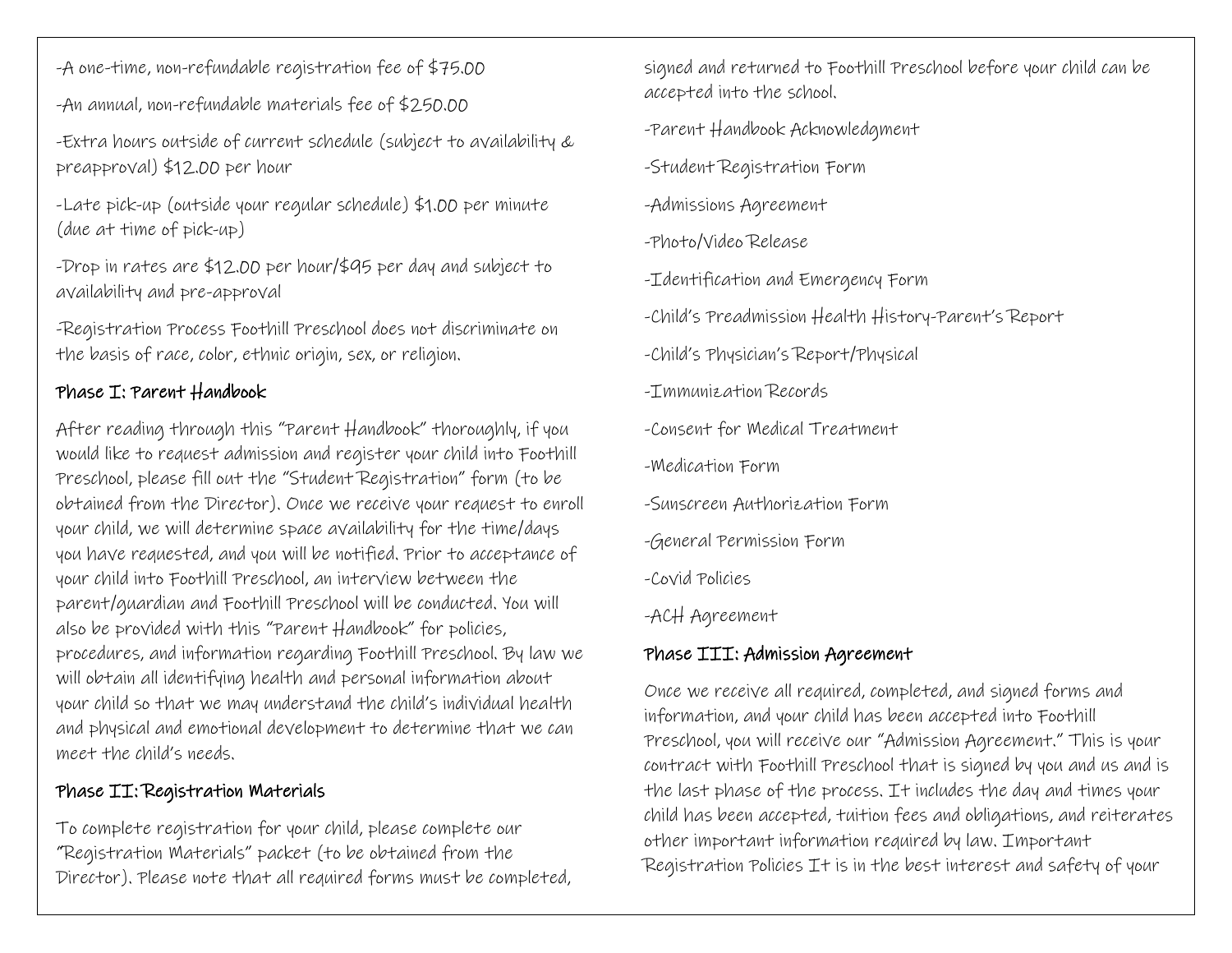child to keep all forms and information current. It is your responsibility to notify Foothill Preschool immediately if there are any changes and to update and resubmit forms accordingly. If you do not plan on enrolling your child immediately, you may secure the spot, if available, with a holding deposit equaling the amount of one month's tuition. At the time your child begins with Foothill Preschool, all other fees and deposits are due as required. You have seven working days to accept your child's acceptance and return all requested information and tuition/fees to Foothill Preschool. Should you fail to do so, your child's spot may be given to the next family awaiting space. All requested information and forms must be completed and submitted before your child may be accepted and attend Foothill Preschool.

# Refund Policy

Foothill Preschool does not offer any refunds.

# Waiting List Policy

It is the policy of this facility to have a waiting list. After acceptance to the facility, if there are no immediate openings available, a child can be placed on the waiting list. There will be a deposit collected in the amount of \$150 that will be credited to the child's registration fees upon being offered enrollment. If you decide to remove your child from the waiting list, Foothill Preschool must be notified in writing prior to our offering enrollment, in order for the deposit to be refunded. If enrollment is offered and then declined, Foothill Preschool will retain the deposit.

# Grounds for Dismissal

Grounds for dismissal may occur in the following situations:

-If Foothill Preschool does not receive tuition payment within 10 days after the due date (first of each month).

-If the teacher(s) or Director feels as though the program no longer appropriately meets the needs of the child.

-If, following the procedures as listed in "Positive Behavior Management," the child's behavior escalates or continues to be inappropriate, disruptive and/or dangerous to him/herself or others.

# Specialized Services

Creative Learning Center (CLC), the founding company for Foothill Preschool, is also a Non-Public Agency that provides Specialized Services to private families as well as School Districts. Please be informed that, should we determine that your child requires Specialized Services, Foothill Preschool will notify you. If interested, a meeting will take place with the parents, teachers, and Directors from Specialized Services, and a separate program can be added to your child's schedule at your request. All Specialized Services and the related fees are separate from Foothill Preschool. Please inquire with the Director for internal referrals if you have any questions and would like more information. Specialized Services include student assessments and evaluations, individualized academic and positive behavior programs, parent training, teacher and staff training as well as training and/or providing shadow aides for students in other classrooms. We also have an after school integrated peer socialization group that is developed and implemented by a team of professionals at CLC and in the community. We are happy to provide these Specialized Services along with tutoring, small group or 1:1 shadow aides, additional testing and evaluations, and many other services to Foothill Preschool students when needed. We are dedicated to helping all children achieve their individual and maximum potential.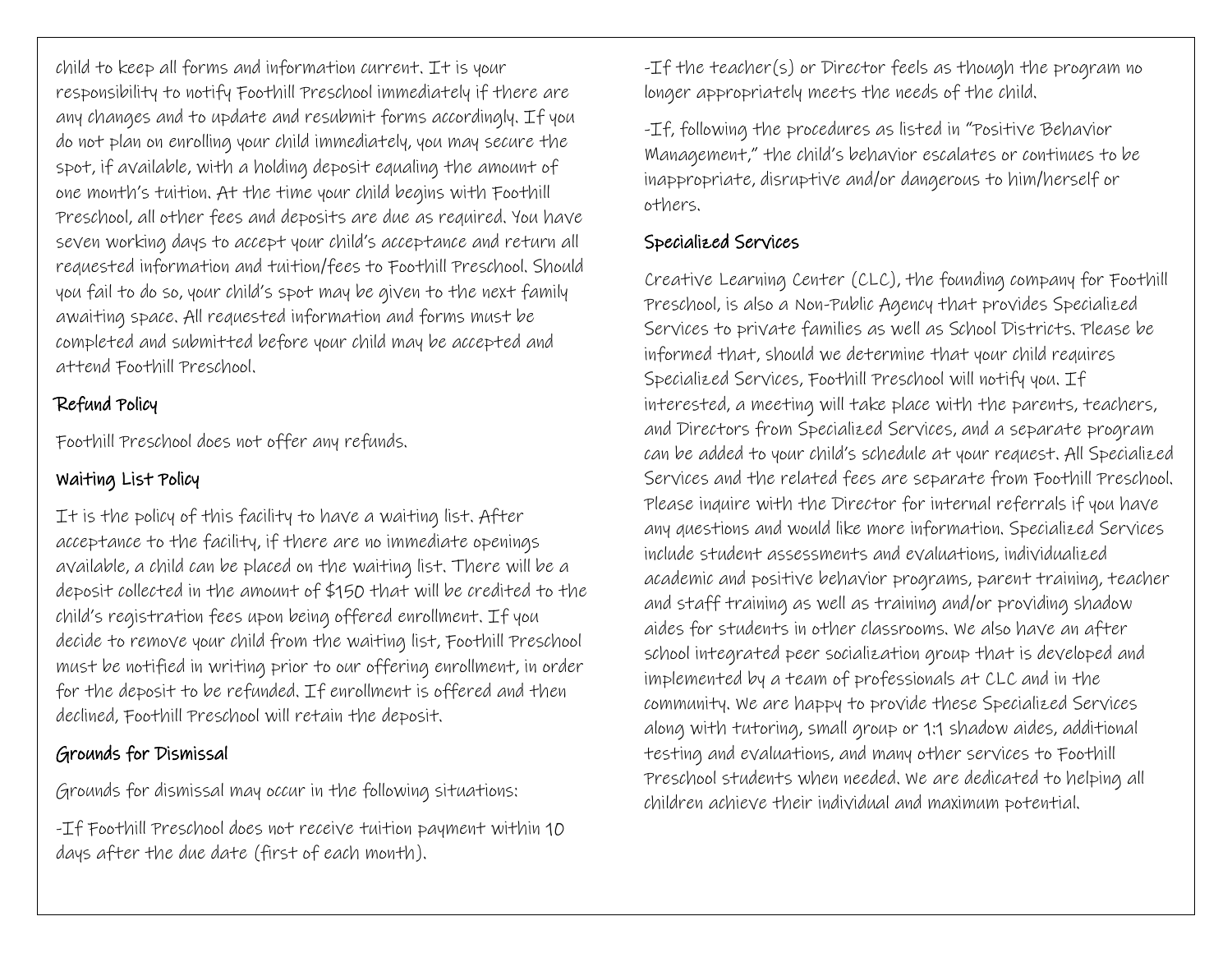Foothill Preschool also works with a variety of community organizations to further support students and families who may benefit from additional supports and/or services.

- Child Find is utilized to refer students for additional evaluations at no cost to the parents. Child Find matches families with Early Intervention services for children up to age 3, and with school-based services for children ages 3-5. Referrals to Child Find may be made by a family member, child care provider, or doctor at any time. To make a referral, a family member, child care provider, or doctor first makes a call to Child Find at (720) 561- 5078 for Boulder Valley RE2 residents and (303) 772-6649 for St. Vrain RE 1J. More information about making a referral can be found at [www.cde.state.co.us/early/childfind](http://www.cde.state.co.us/early/childfind)
- Kid Connects/Mental Health Partners provides on site mental health consultation services at childcare facilities and schools in Boulder and Broomfield counties. These supports may include working with specific families whose child is at risk of expulsion or who display consistent behavioral needs, training program staff on a variety of topics and methods, screening tools, observations and assessments.

#### Absences and Withdrawal Procedures

Foothill Preschool's costs and staffing continue even when children are absent; therefore, you will be charged for the space reserved for your child whether or not he/she attends school. There are no tuition adjustments for illness, holidays, vacations, or extended absences. If a child must be absent for at least one month and we receive a written request at least three weeks in advance, we will retain the child's place for a period of up to two months at a  $60\%$ reduction in tuition costs. For absences longer than two months, Foothill Preschool cannot guarantee a place upon the child's return.

Your child will have enrollment priority and will be placed at the top of the waiting list. To avoid any charges, a written notice must be given to the Director to properly withdraw your child from Foothill Preschool one month prior to his/her withdrawal.

#### Health and Illness

School is for healthy children. Please check your child for signs of illness before coming to school. A quick morning health check will be taken before a child is admitted for the day. Children MUST stay home in the following situations:

-A temperature of 100 degrees or more (including 24 hours previous)

-Diarrhea

-Vomiting

-Undiagnosed rash

-Discharge from eyes or ears

-Profuse nasal discharge, especially green or yellow

-If your child is unable to participate in the daily program.

Children may return to school 24 hours after the symptoms of illness have disappeared. If your child becomes ill at school, we will notify the parents first. If we are unable to contact the parents, we will call the next available person listed on the child's emergency form. The child should be picked up as soon as possible to prevent the spread of infection and to tend to the sick child's needs. Please do not get offended if a teacher calls to notify you that your child displays symptoms of illness. Health related policies are for the protection of all the children, including yours.

# THESE POLICIES ARE SUBJECT TO CHANGE DUE TO CURRENT COVID-19 RECOMMENDATIONS.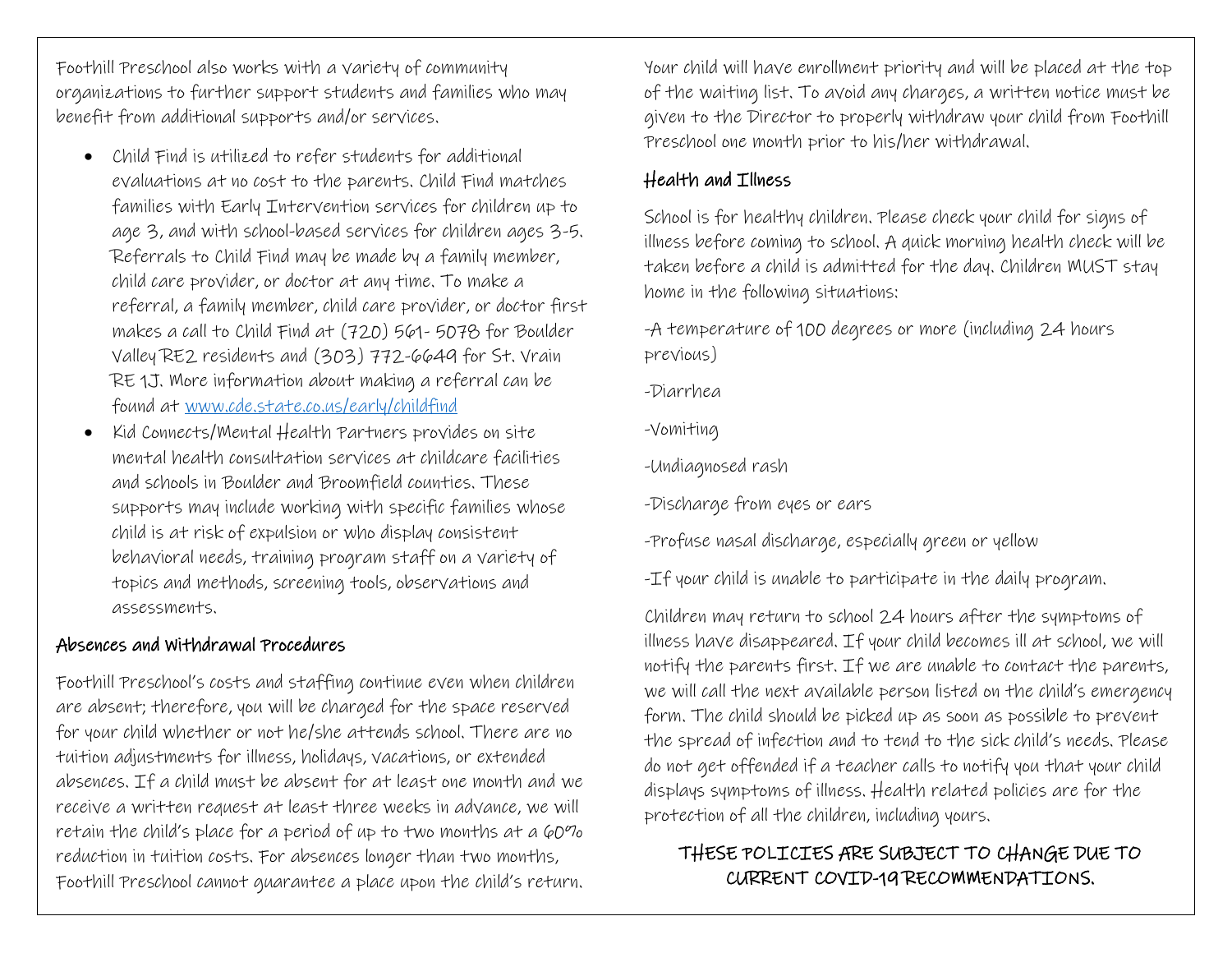# Incidental Medical Services Plan

Incidental Medicines Provided:

- Clean cuts and put band aids
- Put ice on bumped heads or other body parts
- Administer Epi-pen per Medication Administration plan
- Take temperatures
- Give medication if prescribed by physician and current Medication Administration plan in place

All parents must fill out the authorization to dispense medication for any medication to be given. Staff signs the bottom of this form as well as an additional page verifying training. Written instructions from the physician are given to the director and a copy is kept with the medication.

-Medication is stored in a locked cabinet in the Director's office.

-First aid kit is kept in each classroom in a cabinet inaccessible to the students.

In case of emergency, medications will be taken from the lock box, first aid kit, and medications will be added to the red backpack.

-Staff in service covers training on how to administer incidental medical services. Emergency procedures are reviewed monthly at staff meetings. Fire drills are scheduled monthly with staff and children, and tornado drills are scheduled monthly during tornado season.

-The director and lead teacher are trained by the Health Care Consultant on how to administer any medication that needs to be dispensed. Directions from the physician are kept with the medication.

-Gloves are kept with first aid kit and in our emergency backpack to ensure that gloves are used for any incidental medical procedure. Hands are washed with hot water and soap (child and staff). Anything used to perform an incidental medical procedure is put in a ziploc bag and disposed of in a covered trash can.

-Foothill Preschool keeps 1 emergency backpack, in each classroom with supplies for incidental medical services as well as each child's consent to treat and emergency contact forms. The backpack is taken with staff during drills to ensure that it is with us if there is a real emergency. A minimum of 4 staff members, for 24 students, are trained to administer incidental medical services. A copy of the Incidental Medical Services Plan are in each emergency backpack.

-Parents/ authorized representatives are notified of an incidental medical incident with an "ouch" report. The "Ouch" Report is attached to the student's sign in sheet. Parents also receive a text message if notification needs to be immediate. An Unusual Incident/Injury Report is filled out if necessary.

-Any changes to the plans above, serious incidents or plan of operation will be emailed to our licensing analyst. A hard copy will also be mailed.

# Immunization Requirements

Colorado Department of Public Health and Environment requires that we have a record of your child's Certificate of Immunization (CI). Colorado law requires all children attending a licensed childcare or preschool to be immunized against certain vaccine preventable diseases. You may turn in a copy of your child's immunization record or complete the "Certificate of Immunization" form. We must have these records prior to the first day of school. If your child has not met all requirements for immunization or if we do not have these records, Foothill Preschool will be unable to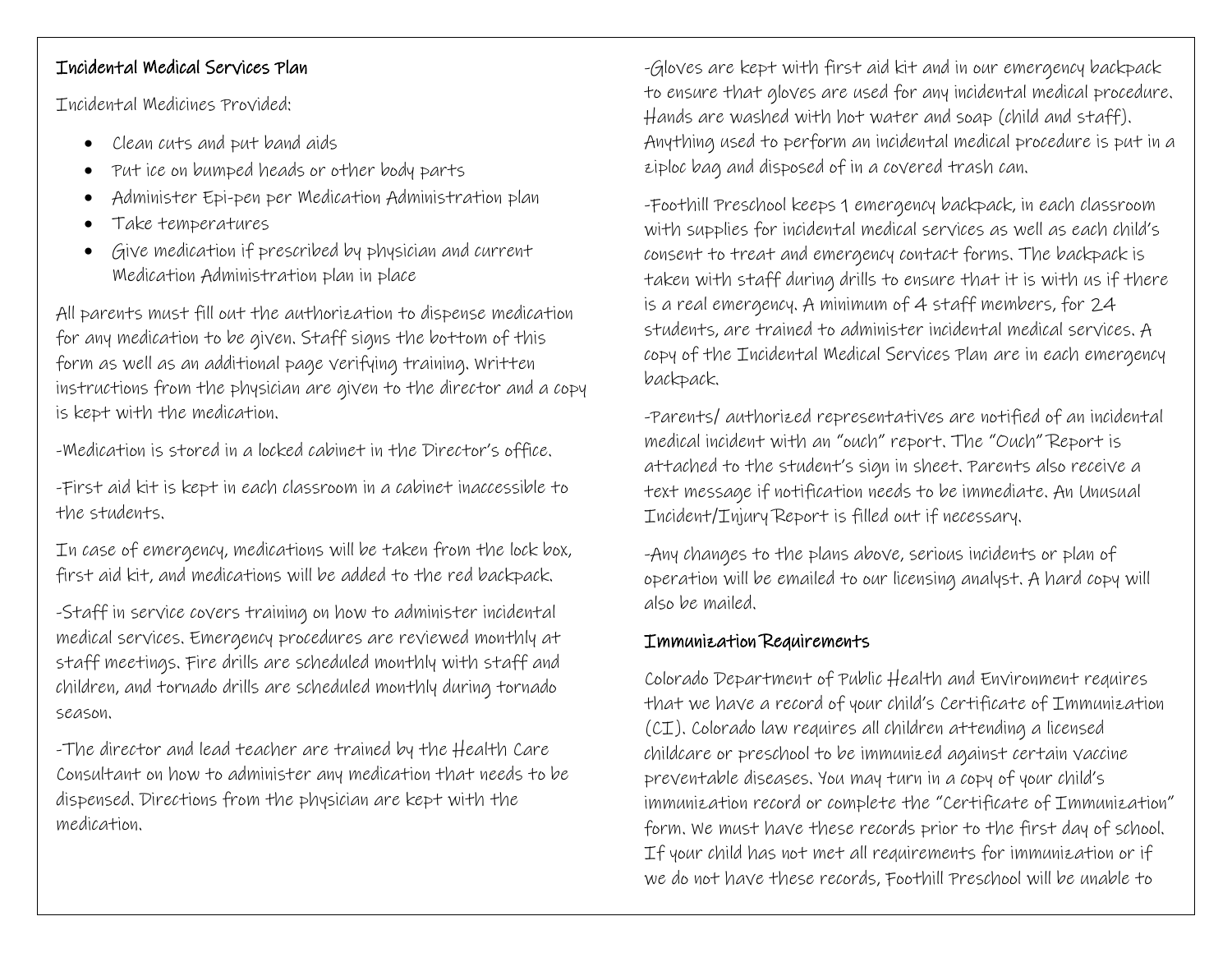admit him or her to the classroom. Your child can only be admitted if "up-to date" or "no immunizations due currently" is noted. If your child is to be exempt for medical reasons, a doctor's written statement is required. The statement must include which immunization(s) is to be exempt and the specific nature and probable duration of the medical condition requiring the exemption. In addition, all current steps required by the state of Colorado for an immunization exemption must be current.

# Medical Records

Within 30 days of the first day of school, all students must submit documentation of a well-visit or physical dated within the past year. Health statements must include the doctor's signature, as well as the date of the next visit. Records of hearing/vision screenings are also kept on site as part of the student's health statement. The student's primary care doctor, dentist, and insurance information is recorded in the registration packet, and updated annually.

# Medication Policy

If your child takes medication on a routine basis, such as for asthma, eczema, allergies, etc. please notify the school, arrangements will be made on an individual basis with the proper licensing paperwork in place. Sunscreen is considered medication.

# Contagious Disease

If your child is exposed to a communicable disease at Foothill Preschool, a notice will be placed in your child's file and a copy given to the parent/guardian. Please notify us immediately if your child is exposed to communicable diseases outside of school. Communicable diseases which must be reported (as listed on the CDPHE website) will be reported to the local Public Health Agency by phone or fax upon confirmation.

# Medical/Dental Emergency

In case of serious medical/dental emergency, we will follow these procedures as listed below:

Contact Parent/Guardian and 911 (if emergency care is immediate) while child is being tended to with First Aid, CPR, etc. If Parent/Guardian cannot be reached, we will contact persons on the Emergency Form. If the Emergency Contact(s) cannot be reached and the child is in need of medical/dental care, we will proceed to contact the child's doctor/dentist. If the doctor/dentist cannot be reached, we will then call the local hospital and/or emergency services/911. Please note that the child will be attended to at all times. If the teacher(s) feel that it is a serious emergency, he/she will contact 911 immediately.

# Minor Injuries

For minor injuries, we will wash the area with soap and water; apply ice, and a band-aid. If more care is required, the parent will be notified. An accident report will be placed in the child's file and a copy will be given to you.

# Rest/Nap Time

A quiet rest/nap time is included in the schedules of children who will attend Foothill Preschool. An individual cot will be provided for your child with his/her name on it. Please bring a small blanket, pillow and a crib-size sheet marked with your child's name. Foothill Preschool will provide you with a Ziploc bag also marked with your child's name. This is for your child's protection and is required by law. Nap items need to be taken home every Friday, laundered, and returned to school the following Monday in the plastic bag provided.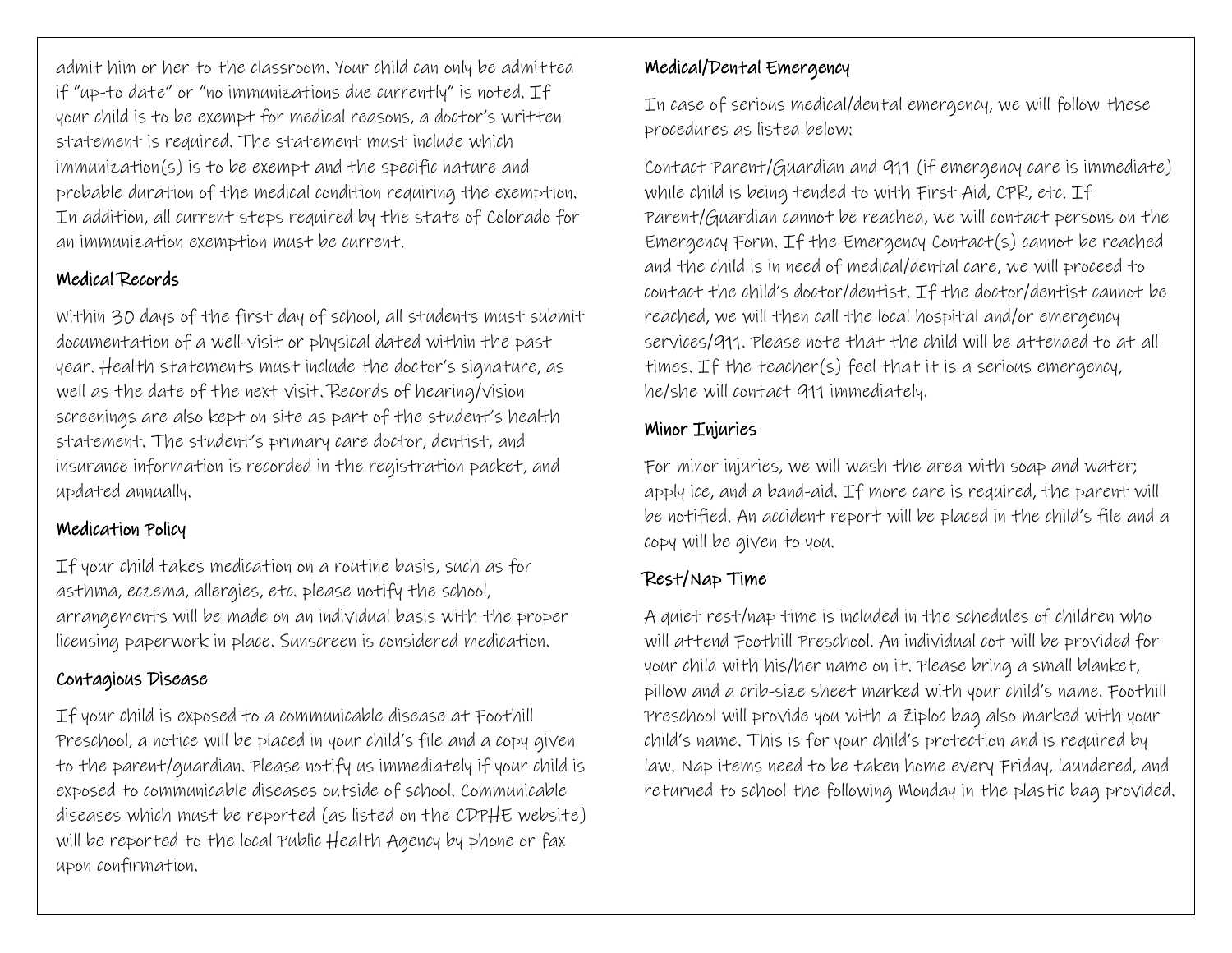### Snack and Lunch

Parents must provide their child with a snack and lunch each day, as well as a labeled water bottle. Please make sure Foothill Preschool staff are aware of any food allergies your child has and/or any dietary needs, and that a current allergy action plan is provided to FPS staff. We will note, in writing, any allergies and/or dietary needs your child has and post them near the snack and lunch areas. Children need to bring their own lunch, napkins, drinks, and utensils. Please pack nutritious foods that your child likes. Please do not send candy or soda, as children tend to choose those items first and are unable to finish the nutritious food you packed for them. Please use an ice pack in your child's lunch to ensure that food stays stored at the proper temperature. If you would like your child to celebrate his/her birthday at school, you may send a special treat to be shared after lunch.

# Clothing

Please send your child in play-clothes, i.e. clothing that is okay to get dirty and is easily removed by the child for toileting. Each child must have a complete set of extra clothes to be kept in his/her backpack. Please label all clothing as well as the backpack. Please check the lost and found frequently for your child's items. On the first of each month, all unlabeled and unclaimed items will be donated to charity.

# Diapers

Parents must provide diapers and wipes as needed. Even though teachers will assist you, it is the parent's responsibility to check their child's diaper supply. Please send your child to school in a fresh diaper. Foothill Preschool will provide diapers for a \$1.00 per diaper fee. If we are assisting your child with potty training, Pull-Ups with tear-away sides are best. We suggest that you place a pair of underwear on first and then a pull-up over them. This helps

your child understand the uncomfortable feeling of being wet. We are here to work as a team with you on this difficult but wonderful process. Consistency is the key to successful potty training.

### Parent-Teacher Conferences/Parent Communication

Two parent/teacher conferences will be scheduled per school year (one in the Fall and one in the Spring) in order to discuss your child's development, progress, answer questions, and discuss any concerns. Documentation will be provided at each conference to represent your child's current progress in the areas of Literacy, Math, Fine Motor, Gross Motor, Self-Help, and Social-Emotional Skills. Parents are welcome to request additional conferences if needed. Requests can be made to your child's teacher or the preschool director.

Preschool staff make every effort to clearly communicate key notes from the day, whether verbally or in writing. Written communication is typically via email or the Procare app. If another language is spoken by the family, Foothill Preschool is able to provide staff translation for Spanish, Portuguese, Farsi, and American Sign Language. Furthermore, Foothill Preschool can secure a translation service company to provide written materials in other languages. Companies used include Translation Excellence and Denver Translators and Interpreters.

# Videos/Special Activities

Television viewing, including videos¸ should not be permitted without the approval of a child's parents, who must be advised of the centers policy regarding television and video viewing. If the center engages in special activities away from the preschool facility, the staff member responsible for the activity must possess evidence of appropriate experience, training, and/or certification in the program specialty. Verification of experience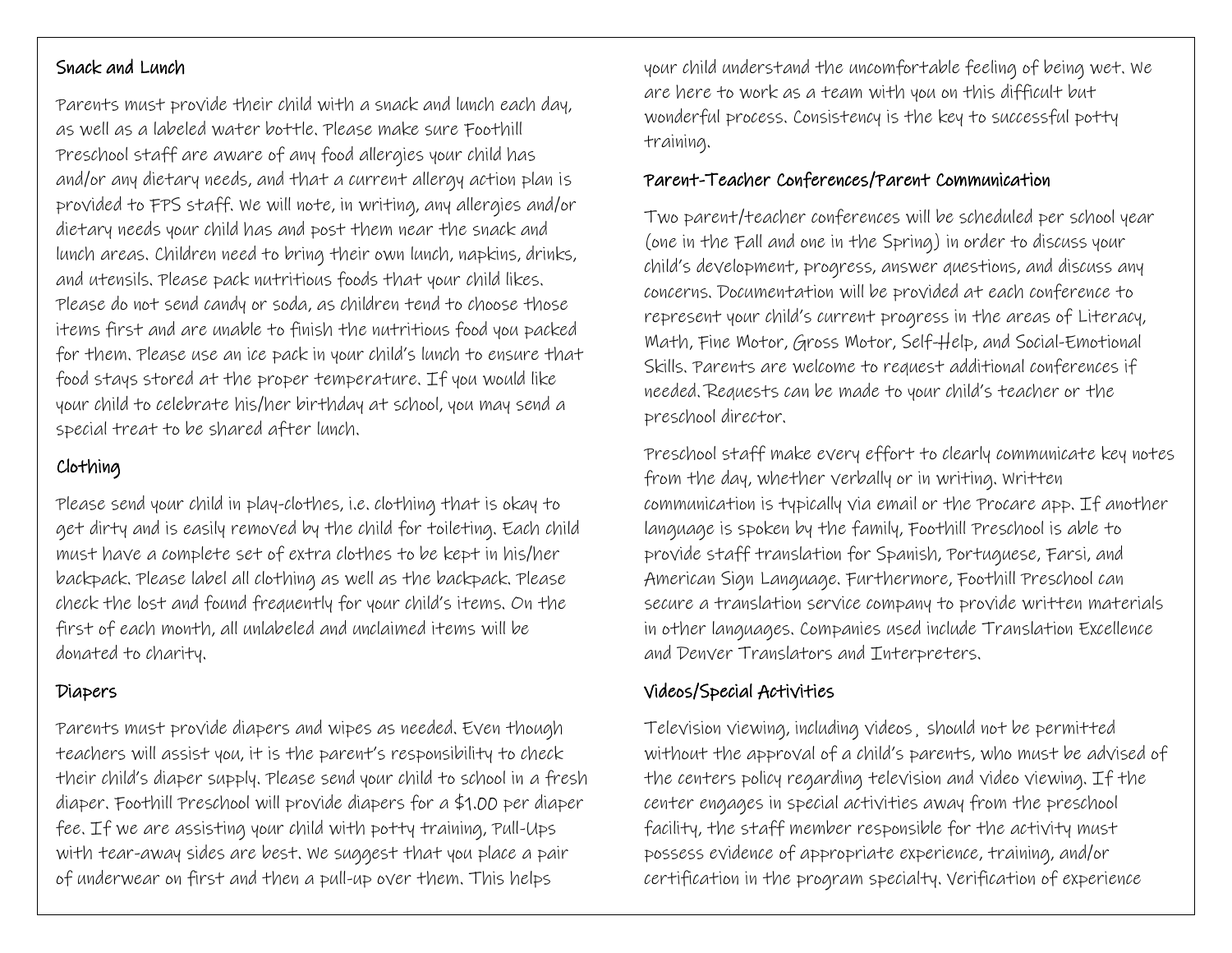and/or certification must be in the staff member's personnel file at the preschool. This staff member must be present whenever the activity if being carried out unless otherwise indicated in these regulations.

# Sharing

Children may bring toys, books, or other items to show their friends on designated Sharing Days. Photos from recent vacations or trips to the zoo and such are also great sharing items. Sharing these items during circle time promotes language development. Items brought on other days will need to be kept in the child's backpack until they leave for the day. Please no weapons. Don't forget to label your child's toys. Foothill Preschool cannot be responsible for lost or broken toys.

# Field Trips

Parents will be notified and permission request forms will be sent in advance for all field trips. Strollers will need to be provided for those students who may not be able to walk the distance if we are taking a walking field trip. In the event that the class is on a walking field trip, a note will be placed on the door informing parents of where they have gone and what time they will return. If parents do not give permission for their child to attend the field trip, he/she may be required not to attend school on that day as all of our teachers may be on the trip. Our student to teacher/adult supervisor ratio will be 4-5:1. Often the ratios are smaller due to parent participation. Teachers, volunteers and children may be required to wear a certain color t-shirt to assist in identifying one another. Teachers will also be carrying cell phones to assist with communication. If your child is tardy on the day of a field trip, all reasonable efforts will be made to contact the parent before the group leaves school grounds. If contact cannot be made with the parent to ensure the student is en route to the school,

the group may leave and the child will be required to miss school that day. Please be sure to bring your child on time on scheduled field trip days.

# Transportation Provided by the Preschool

Foothill Preschool does not provide transportation for any students.

# Sign in/Sign out Procedure

State Licensing requires that all children be signed in and out by a parent/guardian or any other authorized person(s) as designated on the child's authorization form. Foothill Preschool strictly adheres to this policy. Printing your full name, signing your complete signature, and recording the date and time are required by law. Unless the parent/guardian has given prior written notice, Foothill Preschool will not release a child to persons not listed on the child's Authorization form. Authorized pick up persons must bring ID and a child car seat as required by state law. If a child has not been picked up by the end of the school day, all efforts will be made to contact the parents and emergency contacts regarding pick up. If no one can be reached upon multiple attempts, authorities will be contacted to assist in locating the child's parents and the classroom teacher or school director will stay with the child until an authorized person has picked up the child. As long as a student(s) are at school, a staff member will be with them to supervise until pick up has been completed. Students are always supervised by staff to ensure that they remain on school grounds and/or with the class while on a field trip. All measures will be taken to ensure student safety while in class, outside, or when on an off-campus field trip.